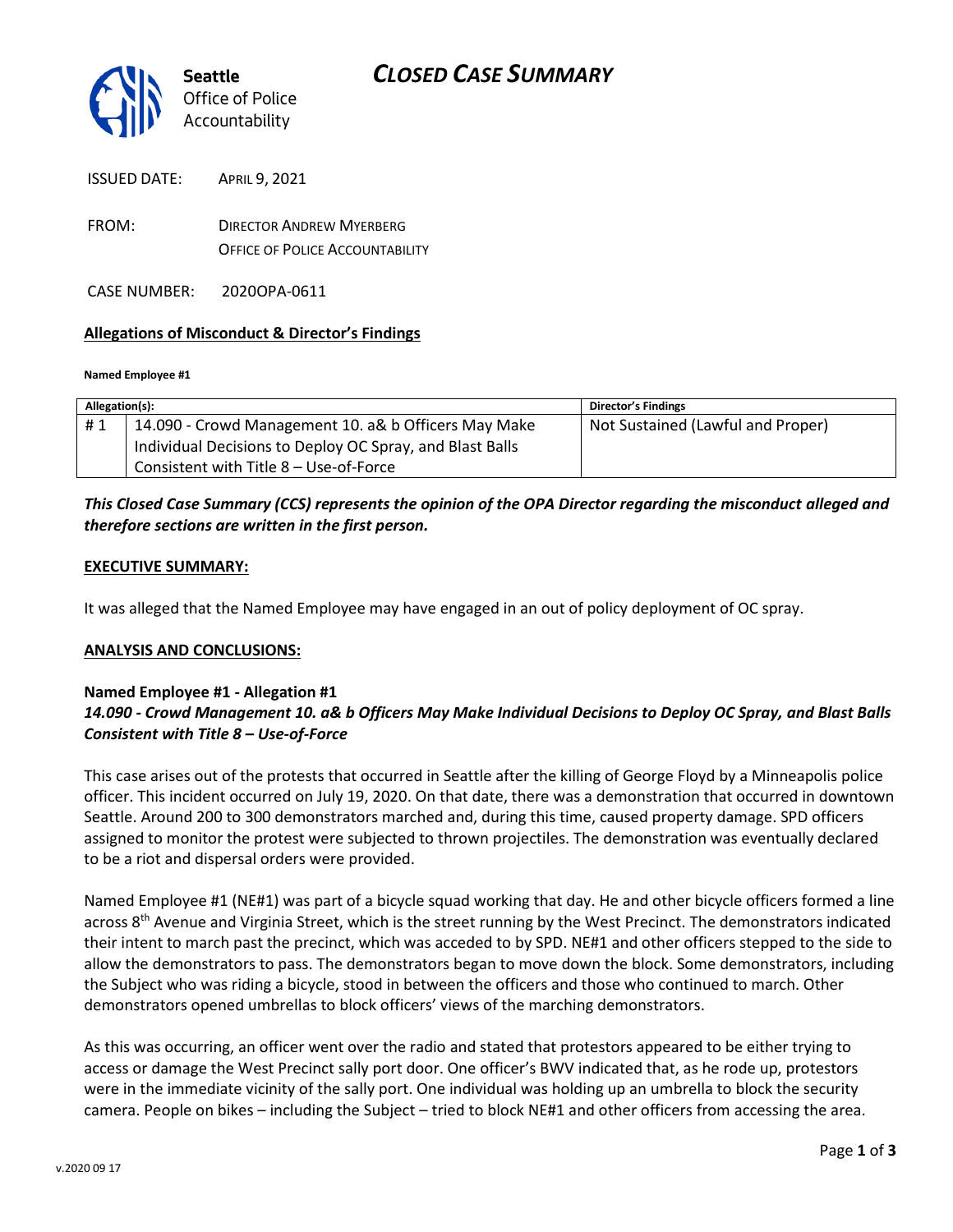## *CLOSED CASE SUMMARY*

OPA CASE NUMBER: 2020OPA-0611

Officers eventually moved in front of the sally port and began to direct the crowd to move back. The crowd, however, began to approach. Individuals in the crowd threw water bottles and projectiles at officers, including NE#1. Others in the crowd detonated improvised explosive devices, with shrapnel from one causing a bicycle officer to suffer a cut to his neck. OPA was able to conclusively verify that these explosive devices were solely used by demonstrators, as SPD officers did not deploy any blast balls, NFDDs, or other similar less-lethal tools.

BWV showed an individual open up an umbrella in NE#1's face, which appeared to block his view. NE#1 tried to pull the umbrella away and the individual threw it at NE#1. NE#1 yelled out that the officers were "taking bottles." The BWV then indicated that the Subject lifted up his bike and advanced towards NE#1. Bottles continued to be thrown at the officers. A traffic cone was thrown at NE#1, striking his bike and knocking it over. At this point, some members of the crowd had started to back away, but the Subject remained in front of NE#1. NE#1 then deployed OC spray at the Subject, which caused the Subject to move away. The crowd again began to surge with one demonstrator grabbing onto an officer's bicycle.

Explosions continued to be heard in the vicinity and an explosive device appeared to go off at NE#1's feet. He yelled out: "are you fucking kidding me." NE#1 broadcasted over the radio that officers were taking explosives from demonstrators. Officers began trying to arrest some of the demonstrators engaging in criminal activity. As they did so, the Subject lifted up his bicycle and moved towards the arresting officers. NE#1 yelled "back" but the Subject did not comply. As a result, NE#1 again deployed OC spray at the Subject, causing him to back away. Two other demonstrators began to move towards the arresting officers. NE#1 deployed OC spray at both of them. One backed away but the other continued to proceed towards the officers. That demonstrator was arrested by NE#1. NE#1 brought the demonstrator into the precinct. He did not use any further force.

During the chain of command review of NE#1's OC spray deployments, a Lieutenant referred the deployments towards the Subject to OPA to determine whether those uses of force were consistent with policy. This investigation ensued. OPA reviewed extensive BWV from a number of officers, as well as reviewed the documentation generated surrounding the uses of force.

SPD Policy 14.090-POL-10 governs the use of OC spray in the demonstration management context. The policy states that such force may be used by officers to protect themselves, protect others, or to prevent significant destruction of property. Such force is also subject to the general requirements that it be reasonable, necessary, and proportional.

Based on a review of the totality of the evidence, OPA finds that NE#1's two deployments were both justified under SPD policy. In reaching this decision, OPA believes it important to assess not just the instance of the force, but also the moments before and after and the overall situation facing NE#1 and other officers. Notably, at the time force was used, demonstrators, including the Subject, had been given numerous orders to back up and away from officers and the sally port door. While some demonstrators did so, the Subject did not. To the contrary, the Subject took affirmative actions throughout this incident that showed deliberate non-compliance. For example, he stepped in front of NE#1 as he tried to advance towards the sally port and moved towards officers twice with his bicycle, including when they were trying to arrest a demonstrator. Moreover, at this time, officers were subjected to numerous thrown projectiles, including bottles and a traffic cone, and exploding devices. Even if the Subject, himself, did not throw any of these projectiles or explosive devices, his failure to move out of the area and, to the



**Seattle**

*Office of Police Accountability*